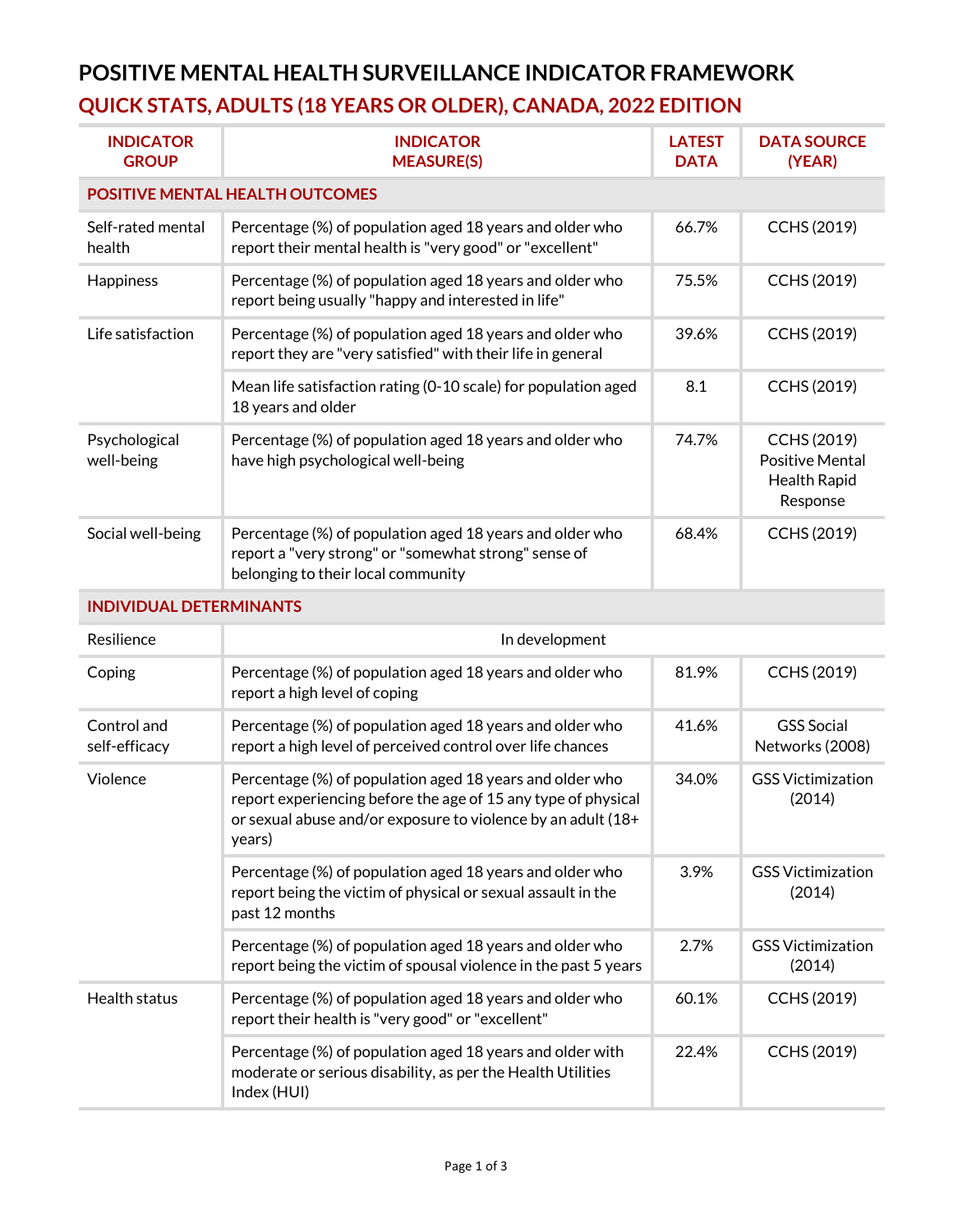| Physical activity                                                 | Percentage (%) of population aged 18-79 years who meet<br>physical activity guidelines by accumulating at least 150<br>minutes of moderate-to-vigorous physical activity each<br>week, in bouts of 10 minutes or more                                                            | 16.4% | CHMS (2016-<br>2017                  |  |
|-------------------------------------------------------------------|----------------------------------------------------------------------------------------------------------------------------------------------------------------------------------------------------------------------------------------------------------------------------------|-------|--------------------------------------|--|
| Substance use                                                     | Percentage (%) of population aged 18 years and older whose<br>reported alcohol consumption exceeds the low risk alcohol<br>drinking guidelines for chronic health effects                                                                                                        | 16.6% | CTADS (2017)                         |  |
|                                                                   | Percentage (%) of population aged 18 years and older whose<br>reported alcohol consumption exceeds the low risk alcohol<br>drinking guidelines for acute health effects                                                                                                          | 43.1% | CCHS (2019)                          |  |
| Spirituality                                                      | Percentage (%) of population aged 18 years and older who<br>report that religious or spiritual beliefs are "very important"<br>or "somewhat important" to the way they live their life                                                                                           | 61.8% | GSS Family (2017)                    |  |
| <b>FAMILY DETERMINANTS</b>                                        |                                                                                                                                                                                                                                                                                  |       |                                      |  |
| Family<br>relationships                                           | In development                                                                                                                                                                                                                                                                   |       |                                      |  |
| Family health<br>status and<br>substance use by<br>family members | Percentage (%) of population aged 18 years and older with<br>one or more family members who have problems with their<br>emotions, mental health, or use of alcohol or drugs                                                                                                      | 39.8% | <b>CCHS Mental</b><br>Health (2012)  |  |
|                                                                   | Among population aged 18 years and older with one or more<br>family members who have problems with their emotions,<br>mental health, or use of alcohol or drugs, percentage (%) who<br>report that their life is affected "some" or "a lot" by their<br>family member's problems | 35.6% | <b>CCHS Mental</b><br>Health (2012)  |  |
| Household<br>composition                                          | Percentage (%) of population aged 18 years and older living<br>in a lone parent household                                                                                                                                                                                        | 8.9%  | CCHS (2019)                          |  |
|                                                                   | Percentage (%) of population aged 18 years and older living<br>alone                                                                                                                                                                                                             | 16.6% | CCHS (2019)                          |  |
|                                                                   | Percentage (%) of population aged 18 years and older living<br>with a spouse or partner                                                                                                                                                                                          | 69.4% | CCHS (2019)                          |  |
| Household income                                                  | Percentage (%) of the total population living below low-<br>income cut-offs, after tax                                                                                                                                                                                           | 6.5%  | CIS (2019)                           |  |
| <b>COMMUNITY DETERMINANTS</b>                                     |                                                                                                                                                                                                                                                                                  |       |                                      |  |
| Community<br>involvement                                          | Percentage (%) of population aged 18 years and older that<br>are a member or participant of at least one recreational or<br>professional organization, group, association, or club                                                                                               | 63.4% | <b>GSS</b> Social<br>Identity (2013) |  |
| Social networks                                                   | Percentage (%) of population aged 18 years and older who<br>report having no close friends or family members                                                                                                                                                                     | 6.1%  | <b>GSS Social</b><br>Identity (2013) |  |
|                                                                   | Percentage (%) of population aged 18 years and older who<br>report having between 1 and 5 close friends or family<br>members                                                                                                                                                     | 57.1% | <b>GSS Social</b><br>Identity (2013) |  |